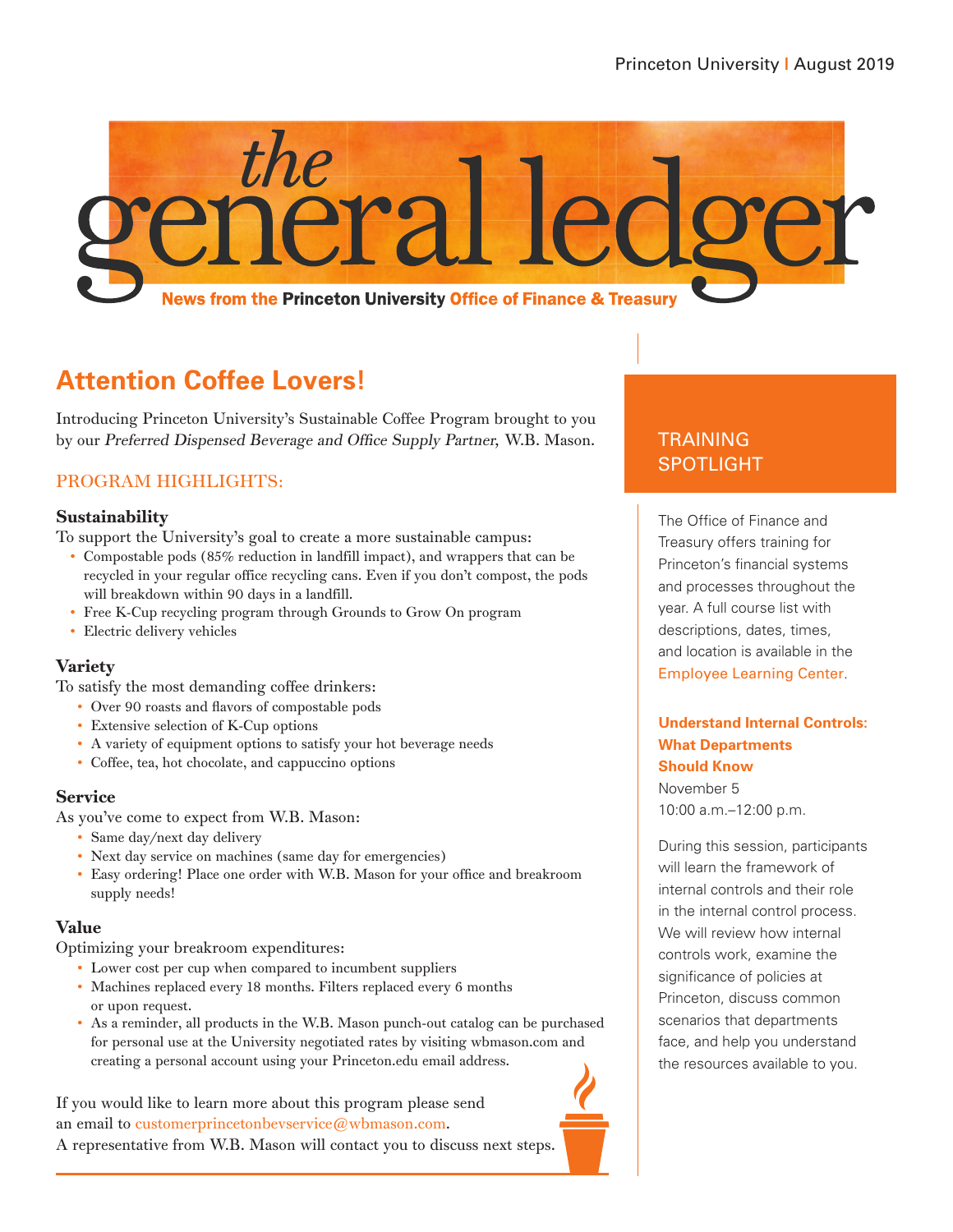

## **Travel & Expense Website Enhancements**

In an ongoing effort to provide additional resources to support University travel, we regularly add new content to our website. If you've visited the [Travel & Expense](https://travel.princeton.edu/)  [website](https://travel.princeton.edu/) recently, you may have noticed a few changes. Here are some of the highlights:

- New Group Travel section We recently added a section to the website that is dedicated entirely to Group Travel. This section offers a broad range of information such as Questions to Ask When Planning Group Travel and Group Travel FAQs. In this new section, you will also find several group travel booking tools such as a Checklist for Tour Operator Proposals. The new [Group Travel section](https://travel.princeton.edu/faculty-staff/group-travel) is located under the Faculty & Staff tab of the website.
- Revised Faculty & Staff section You can also find new content under [Travel How-Tos](https://travel.princeton.edu/faculty-staff/travel-how-tos) in the Faculty & Staff section. This section offers instructional information on topics such as accessing preferred airline seating, earning reward points on University travel, enrolling in Trip-It Pro, and managing guest travel and expenses.
- News & Announcements Be sure to visit the [News](https://travel.princeton.edu/news-updates) section of our website regularly for current news and announcements pertaining to travel and the travel program.

## **Group Bus Request Form**

Now you can book group bus transportation in one click! The Office of Finance & Treasury recently rolled out a user-friendly form and improved process that allows you to book group bus transportation with one of our preferred transportation suppliers in one simple step. Just fill out the relevant information and click on "Submit Form," and your transportation request will be routed to the University's travel agency, World Travel. You will receive a confirmation via email when your transportation services have been booked. The [Group](https://travel.princeton.edu/faculty-staff/tools-administrators/group-bus-request-form)  [Bus Request Form a](https://travel.princeton.edu/faculty-staff/tools-administrators/group-bus-request-form)nd instructions are located on the Travel & Expense website in the new Group Travel section.

### COMING SOON! **Travel Program Enhancements**

The University Travel Program continually strives to deliver program improvements that enhance the travel experience of our faculty, staff, students, and guests. In the coming months, we'll introduce improvements to itineraries, scheduling change notifications and tools to monitor for better seat availability. Check the [News](https://travel.princeton.edu/news-updates) section of the website as we launch these new features.

**TRAVEL** PROGRAM **BENEFITS** 

The Princeton University Travel Program not only offers discounted rates, but also provides many benefits to travelers who book within the program. Among the many program benefits are complimentary premium economy seating, priority boarding, waiver of name changes, waiver of group deposits, hotel room upgrades, parking discounts, and frequent traveler program status matches. For details and a complete list of benefits, please visit the Travel Agency & Suppliers section of our website at [https://travel.princeton.edu/benefits-booking](https://travel.princeton.edu/benefits-booking-our-travel-program)[our-travel-program.](https://travel.princeton.edu/benefits-booking-our-travel-program)